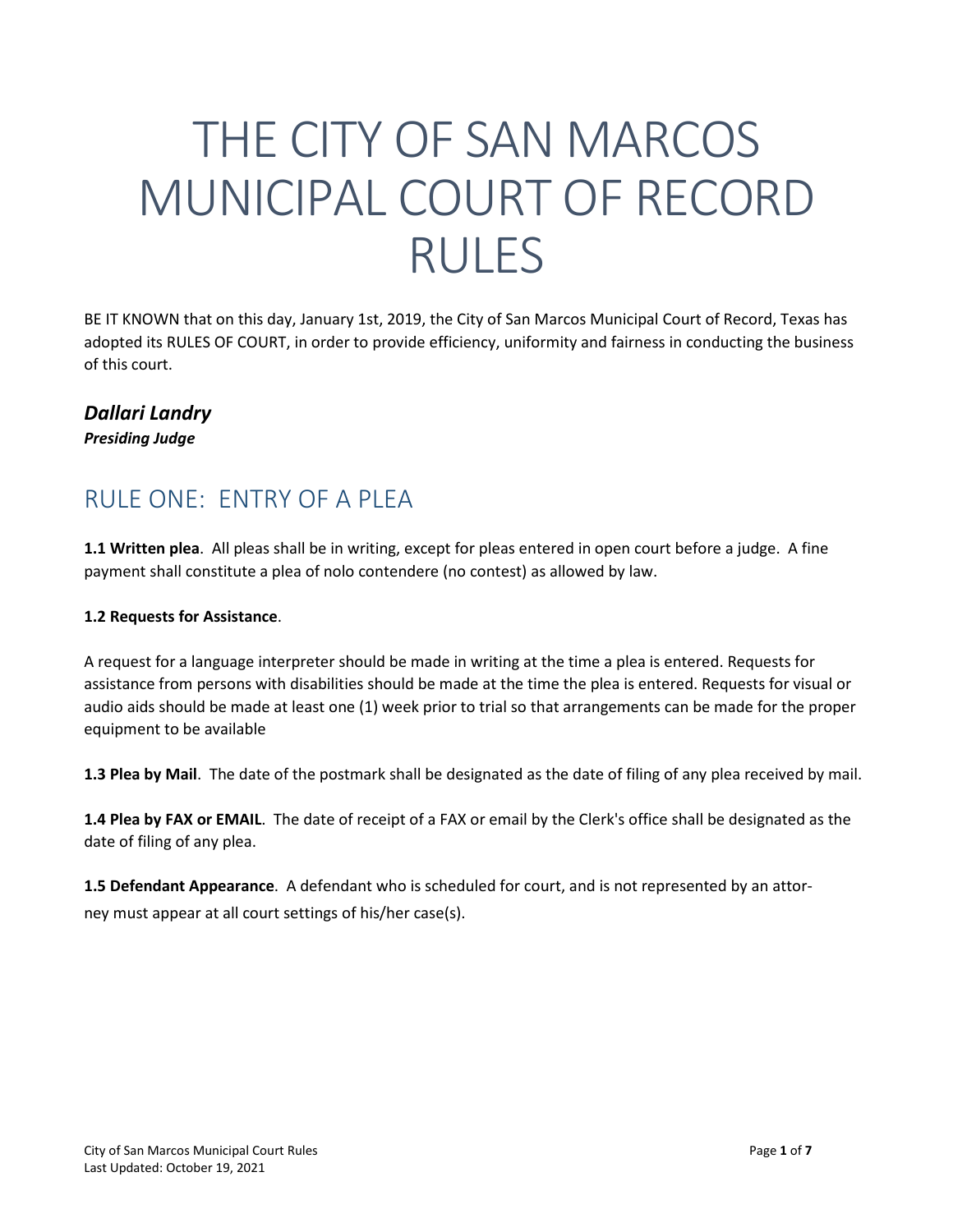# RULE TWO: COURTROOM DECORUM

**2.1 Electronic devices**: All pagers & cell phones carried into the courtroom must be on silent mode or turned off

**2.2 Court schedules**: All persons scheduled to appear before the court must appear at the time scheduled.

**2.3 Court Protocol**: All persons present in the courtroom will rise when the judge enters the courtroom and will remain standing until instructed to be seated.

- A. The judge's bench should not be approached without permission.
- B. The judge should be addressed as "Your Honor" or "Judge" and other individuals in the court addressed respectfully.
- C. Persons addressing The Court will not talk at the same time as the judge, opposing counsel, or witnesses.

**2.4 Inappropriate Language/Gestures**: Racist, sexist, and other forms of discriminatory language or gestures, as well as obscene, or profane language or gestures are prohibited, unless they are pertinent to a case being heard by the Court, or are elicited and quoting from facts in the case.

**2.5 Inappropriate Conduct**: Conduct that disturbs or distracts the Judge, counsel, witnesses, or other Court personnel is prohibited.

**2.6 Reading Materials**: The reading of newspapers, magazines, periodicals, books, etc. in the courtroom during proceedings is prohibited.

**2.7 Food/Drinks**: Food, chewing gum, and drinks are not permitted in the courtroom.

**2.8 Weapons**: No weapons are permitted in the courtroom, except those carried or possessed by law enforcement officers.

**2.9 Attire**: All persons attending sessions of the City of San Marcos Municipal Court of Record must be dressed appropriately in regard for the dignity and decorum of a court proceeding.

All persons attending sessions of the Court shall wear, at a minimum, a shirt, (or blouse, sweater, etc.), pants, dress, or skirt, and shoes.

The following attire is deemed by the Court to be inappropriate for Court sessions:

- Shorts and cut-offs
- Swimwear
- Tank tops or muscle shirts
- Clothing with offensive, vulgar, racist, sexist, obscene or suggestive words, slogans, depiction, or pictures, including grotesque creatures
- Provocative and/or exposing clothing
- Flip-flops
- Hats and caps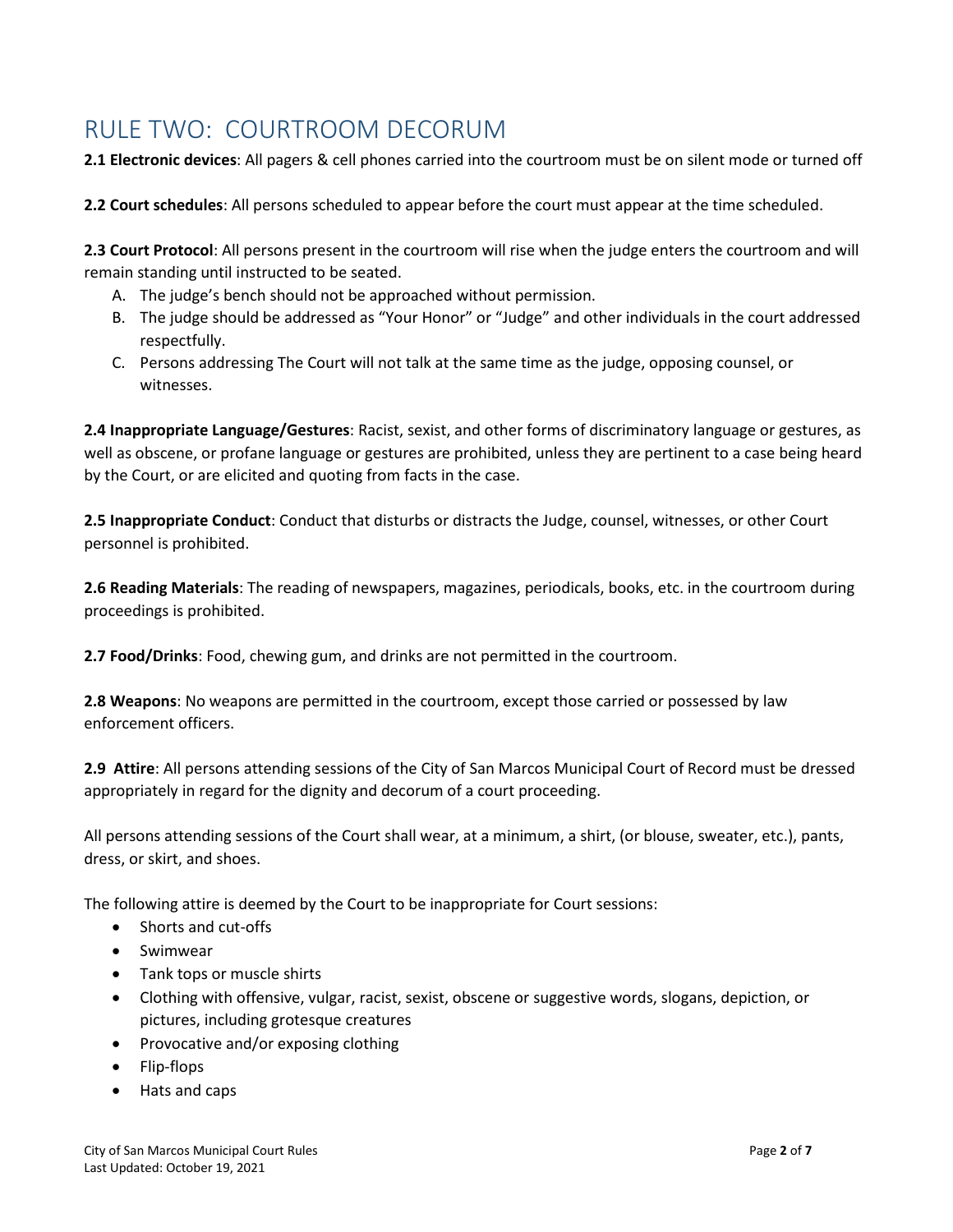### RULE THREE: NOTICE

**3.1 Responsibility**. It is the responsibility of all persons with business before the court to:

- A. Determine the date, time and nature of each setting of case(s).
- B. Update or notify the court of any change of address.

**3.2 Notice**. Notice of the date, time and nature of each setting shall be given to each party in writing, in person or by mail, to the last known address of a party or counsel. A copy of each notice shall be included in the papers of the case.

**3.3 Verbal Representations**. Verbal representations by court personnel about such matters as continuances, setting aside of a warrant, or other relief are not binding on the court. Reliance upon a police officer's verbal statement(s) regarding disposition of an offense is not binding upon the court.

**3.4 Complaint**. A copy of the complaint will be made available to the defendant or counsel upon request to the clerk of the court.

### RULE FOUR: MOTIONS

**4.1 Motions for Continuance**.

**4.2 Code**. Continuances are governed by Chapter 29, Texas Code of Criminal Procedure. These rules augment but do not replace the code.

**4.3 Rule**. All Motions for Continuances must be physically received by the Court five (5) working days prior to the Court setting. Continuances may be received by mail, email, fax, or hand delivery. YOU CANNOT RESCHEDULE A COURT DATE ON THE TELEPHONE.

#### **4.4 Form**.

- A. All motions for continuance shall be in writing (fax acceptable) and shall be filed with the court clerk.
- B. Such motions shall be filed immediately upon discovering the necessity for a continuance.
- C. Each motion shall contain:
	- 1. The cause number;
	- 2. The name of the defendant;
	- 3. The date and time of the setting to be continued;
	- 4. The specific facts justifying the continuance.

**4.5 Emergency Motions**. Motions filed less than five working days prior to the scheduled event will be ruled on at or prior to the call of the docket.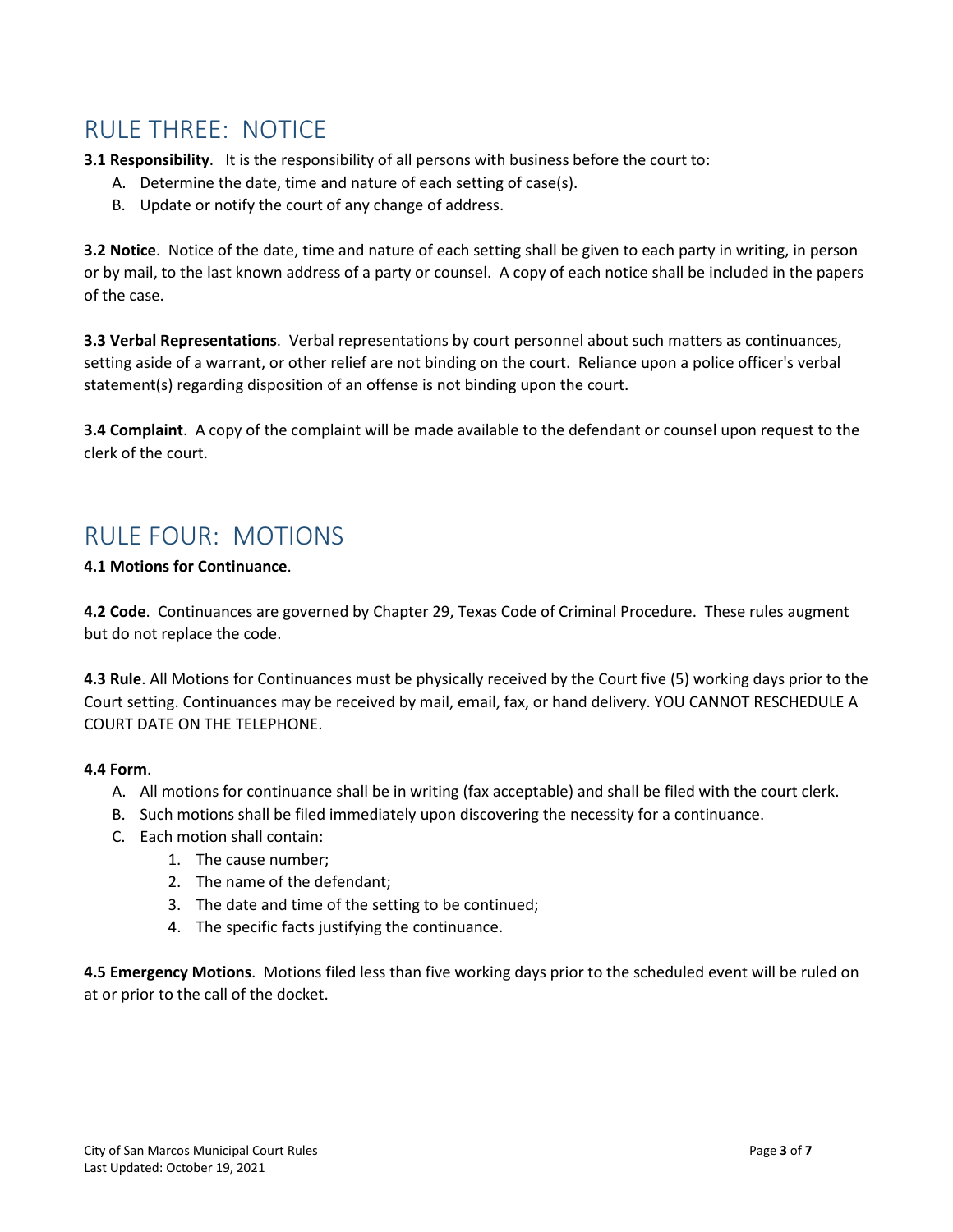**4.6 Factors**. Except in cases where constitutional or statutory continuances are sought, the following factors will be among those considered in determining a motion for continuance:

- A. The specific nature of the conflict (illness, other court schedule including court and case number, vacation, etc.)
- B. The number of continuances previously granted to each party.
- C. The timeliness of the filing of the motion, including the date on which the conflict became known to the defendant.

**4.7 Forum**. In all cases the ruling on a motion for continuance shall be at the discretion of the judge.

**4.8 Denied Motion**. It is the responsibility of the defendant or his/her attorney to determine whether the motion was granted or denied.

**4.9 Motions to Withdraw**. Any attorney who makes an appearance on behalf of the defendant or represents to the court that he or she is the attorney of record shall remain the attorney of record until a motion to withdraw as counsel or substitute other counsel is granted.

**4.10 Without a Hearing**. A motion to withdraw as attorney of record will be granted without a hearing only if the moving attorney:

- A. Files a certificate stating the last known mailing address of the defendant, AND
- B. Files a written consent to the withdrawal signed by the client, OR
- C. Includes in the motion a specific statement:
	- 1. Of the circumstances that prevent the moving attorney from obtaining the client's written consent, and
	- 2. That the client has been notified of the attorney's intent to withdraw by forwarding a copy of the motion to said client.

**4.11 With a Hearing**. If all requirements of Rule 4.17 are not satisfied, a motion to withdraw must be presented at a hearing after notice to the Defendant and to all other parties, as prescribed by Rule Seven (Pre -Trial Settings).

**4.12 Substitution**. If a motion to substitute another attorney includes an appearance by another attorney, that appearance will satisfy the requirements of Rule 4.17.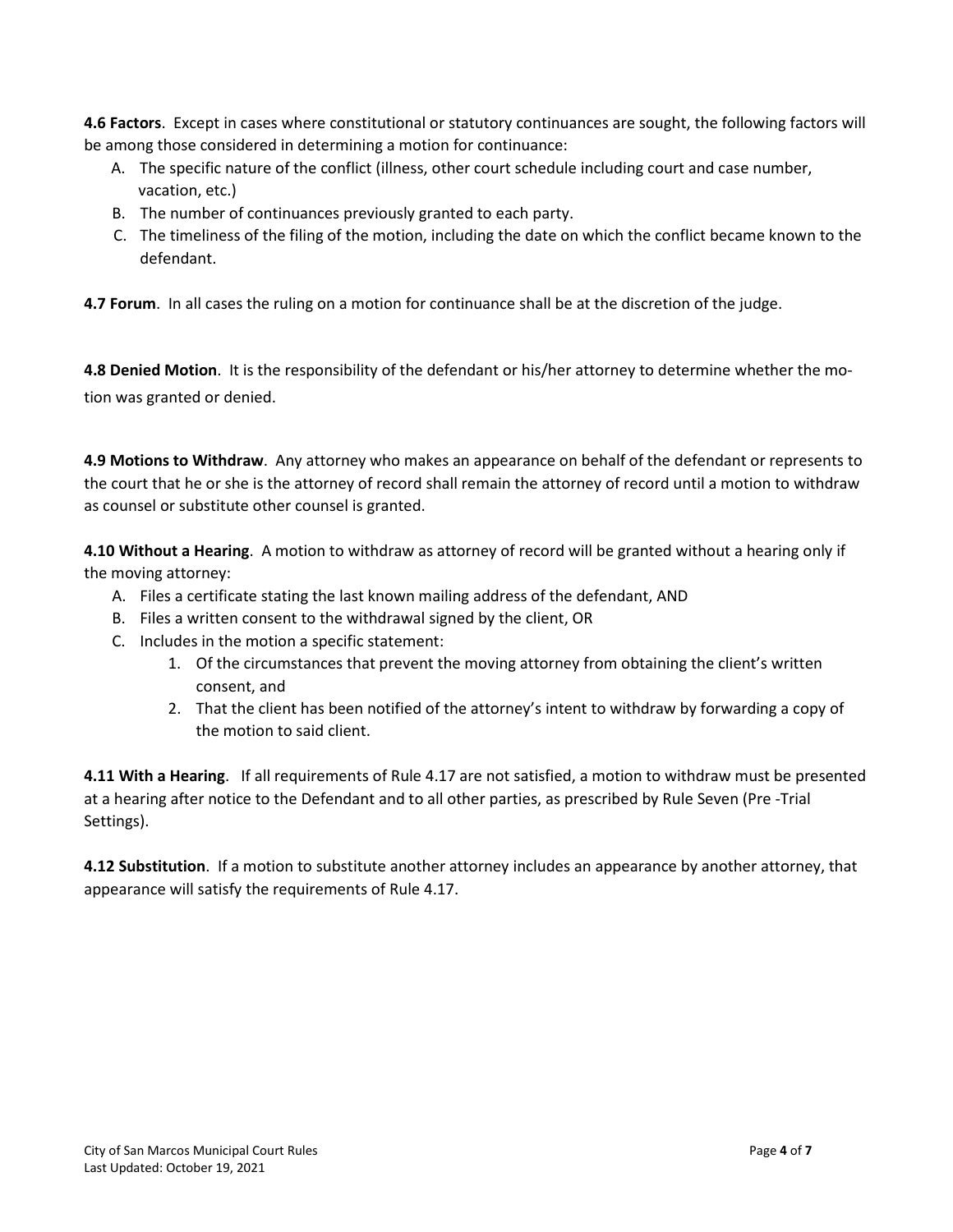# RULE FIVE: APPEARANCE DATE

**5.1 Citation Date**. Defendants must address their ticket with the court by the appearance date listed on citations; failure to do so may result in additional charges and increased fines.

**5.2 Filed**. If the citation has not been filed with the court, the court may not complete any transactions regarding the case until it has been filed with the court.

**5.3 Statute of Limitations**. Citations filed after the date listed as the appearance on the citations are considered filed timely as the statute of limitations is two (2) years from the date of the offense. In these cases a letter will be sent to the defendant at the address listed on the citation of the new appearance date.

### RULE SIX: PLEA DOCKET

**6.1** Generally, cases in which defendants have elected not to resolve their case at the court service window or by email will be set for a plea docket appearance prior to being set for trial.

**6.2** At the plea docket, the defendant will be given an opportunity to speak with the prosecutor and be made aware of options in lieu of trial.

**6.3** The plea docket can be waived if defendant pleads in writing. A waiver may result in the defendant losing any opportunity to negotiate with the prosecutor for an alternate resolution prior to trial.

# RULE SEVEN: PRETRIAL SETTINGS

**7.1 Setting**. All cases set for bench trials or jury trials will be set for a pretrial hearing.

**7.2 Motions**. Pretrial Motions shall be filed in writing in all cases where defendants claim there are legal issues

involving the sufficiency of the criminal complaint. All pretrial motions shall be filed fourteen (14) days prior to trial.

**7.3 Hearings**. No more than one pretrial hearing shall be set per case without leave of the Court. Failure to file pretrial motions as indicated herein shall constitute a waiver of having those issues heard before trial.

**7.4 Deadline to File**. Unless leave of Court has been granted, all pretrial motions must be filed prior to the pretrial hearing.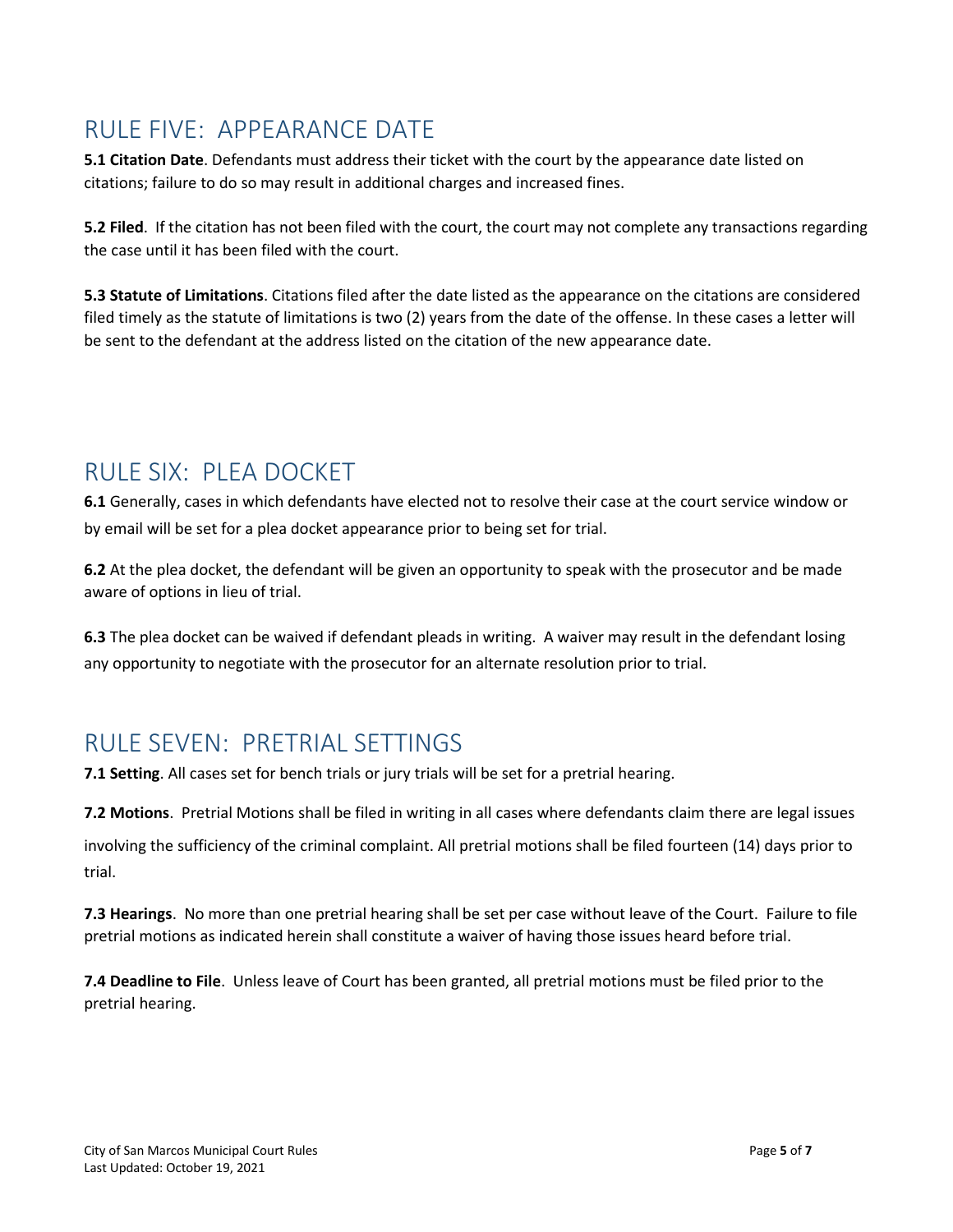**7.5 Service**. It shall be the responsibility of the party filing any pretrial motion to serve opposing counsel or party with a copy of the motion within three (3) days of the filing of said motion. Service may be made by hand delivery, certified mail, email, or FAX.

**7.6 Setting the Hearing Date** All cases set for a bench trial or jury trial will be set for a pretrial hearing and motions must be filed on the scheduled dates.

**7.7 Subpoena/Evidence**. The State is responsible for the appearance of all necessary witnesses in response to a defendant's motion to suppress evidence. In all other cases, each party shall be responsible to request subpoenas for his/her own witnesses and physical evidence. Requests for subpoenas must be in writing.

# RULE EIGHT: TRIAL SETTINGS

**8.1 Docket Order**. Subject to the discretion of the Judge calling the docket, the order of cases proceeding to trial (both bench and jury) shall be as follows:

 Preferential settings. Cases according to age, oldest first. [Jury Docket Announcement](https://www.sanmarcostx.gov/DocumentCenter/View/20567/Jury-Docket-Announcement?bidId=)

Should any case not be reached during this session of the court they will be noted as the court's reset, with no penalties assessed against either the defendant or the state.

**8.2 Preferential Setting**. To receive a preferential setting, subject to the judge's approval, a party must meet one of the following criteria:

- A. Reside more than fifty (50) miles outside of the city.
- B. Have a condition, illness or injury that would necessitate an expedited disposition of the case.
- C. Have a non-defendant witness who has appeared on at least two prior trial settings without their case having been reached.

**8.3 Failure to Appear**. If defendant or defense counsel is not present, an attorney surety bond must be posted in order to have the case reset, unless waived by the judge for good cause shown. If state's witness is not present, state shall show good cause for witness's absence, or proceed to trial.

**8.4 Visual/Audio Aids**. A defendant who wishes to use visual or audio aids in their defense must notify the court at least one (1) week prior to trial so that arrangements can be made for the proper equipment to be available.

The judge shall make the final decision on what audio or video recordings, if any, are to be admitted into evidence.